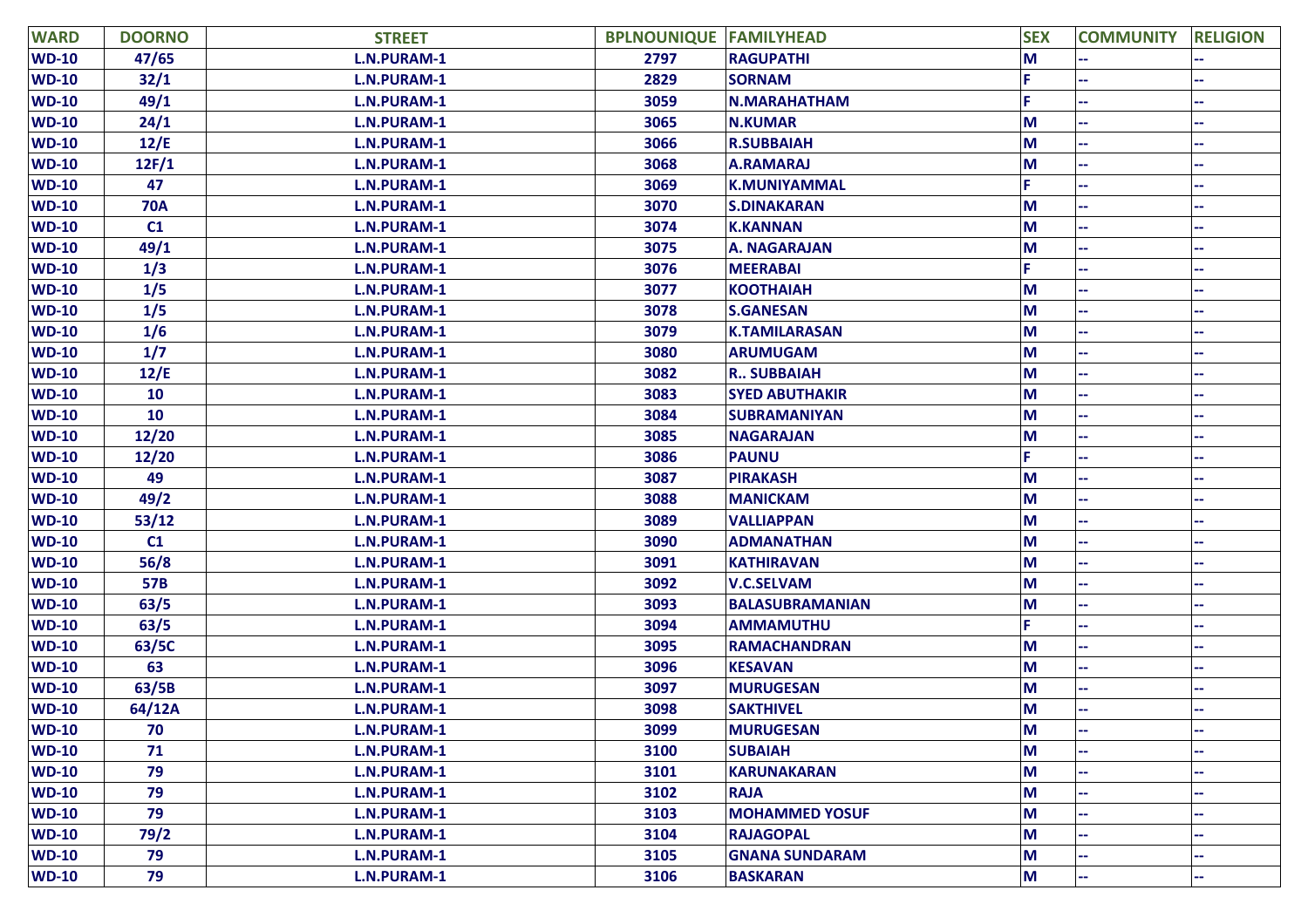| <b>WARD</b>  | <b>DOORNO</b>  | <b>STREET</b>      | <b>BPLNOUNIQUE FAMILYHEAD</b> |                          | <b>SEX</b> | <b>COMMUNITY</b> | <b>RELIGION</b> |
|--------------|----------------|--------------------|-------------------------------|--------------------------|------------|------------------|-----------------|
| <b>WD-10</b> | 81             | <b>L.N.PURAM-1</b> | 3107                          | <b>RAMACHANDRAN</b>      | M          |                  |                 |
| $WD-10$      | 41             | L.N.PURAM-1        | 3108                          | <b>SUBBAIAH</b>          | M          |                  |                 |
| <b>WD-10</b> | 41             | <b>L.N.PURAM-1</b> | 3109                          | <b>KARUPPAIAH PILLAI</b> | M          |                  |                 |
| <b>WD-10</b> | 41             | L.N.PURAM-1        | 3110                          | <b>POTTU AMMAL</b>       |            |                  |                 |
| <b>WD-10</b> | 41             | L.N.PURAM-1        | 3111                          | <b>NOOR MOHAMMED</b>     | M          |                  |                 |
| <b>WD-10</b> | 43/3           | L.N.PURAM-1        | 3112                          | <b>KANAGARAJ</b>         | M          |                  |                 |
| <b>WD-10</b> | 43             | <b>L.N.PURAM-1</b> | 3113                          | <b>PARAMASIVAM</b>       | M          |                  |                 |
| <b>WD-10</b> | 27/13          | <b>L.N.PURAM-1</b> | 3114                          | PICHAIAMMAL              | M          |                  |                 |
| <b>WD-10</b> | 27/13          | <b>L.N.PURAM-1</b> | 3115                          | <b>MANIKANDAN</b>        | М          |                  |                 |
| <b>WD-10</b> | 30             | L.N.PURAM-1        | 3116                          | <b>NAGAPPAN</b>          | M          |                  |                 |
| <b>WD-10</b> | <b>19A</b>     | L.N.PURAM-1        | 3117                          | <b>SUSILA</b>            |            |                  |                 |
| <b>WD-10</b> | <b>19A</b>     | L.N.PURAM-1        | 3118                          | <b>SELVARAJ</b>          | M          |                  |                 |
| <b>WD-10</b> | 23/1M          | L.N.PURAM-1        | 3119                          | <b>RAVICHANDRAN</b>      | M          |                  |                 |
| <b>WD-10</b> | 23/F           | <b>L.N.PURAM-1</b> | 3120                          | <b>RAMANATHAN</b>        | M          |                  |                 |
| <b>WD-10</b> | 23/F           | <b>L.N.PURAM-1</b> | 3121                          | <b>SEKAR</b>             | M          |                  |                 |
| <b>WD-10</b> | 18             | L.N.PURAM-1        | 3122                          | <b>GANESAN</b>           | M          |                  |                 |
| <b>WD-10</b> | 19             | L.N.PURAM-1        | 3124                          | <b>ANNANDAN</b>          | M          |                  |                 |
| <b>WD-10</b> | 19/1B          | L.N.PURAM-1        | 3125                          | <b>SUBRAMANIAN</b>       | M          |                  |                 |
| <b>WD-10</b> | 13/7           | L.N.PURAM-1        | 3126                          | <b>VELU</b>              | М          |                  |                 |
| <b>WD-10</b> | 14             | L.N.PURAM-1        | 3127                          | <b>VEERAIAH</b>          | M          |                  | --              |
| $WD-10$      | 14             | L.N.PURAM-1        | 3128                          | <b>VAIRAVAMOORTHI</b>    | М          |                  |                 |
| <b>WD-10</b> | 15/3           | L.N.PURAM-1        | 3129                          | <b>RAJA</b>              | M          |                  |                 |
| $WD-10$      | 16             | L.N.PURAM-1        | 3130                          | <b>RAVI</b>              | M          |                  |                 |
| <b>WD-10</b> | 27/13          | L.N.PURAM-1        | 3131                          | <b>JEYASEELAN</b>        | M          |                  |                 |
| <b>WD-10</b> | 16/1           | L.N.PURAM-1        | 3132                          | <b>KALIMUTHU</b>         | M          |                  |                 |
| <b>WD-10</b> | 32/18E         | L.N.PURAM-1        | 3133                          | KALYANASUNDARAM          |            |                  |                 |
| $WD-10$      | 11             | L.N.PURAM-1        | 3134                          | <b>KAMATCHINATHAN</b>    | M          |                  |                 |
| <b>WD-10</b> | 11/31/2        | L.N.PURAM-1        | 3135                          | <b>GANESAN</b>           | M          |                  |                 |
| <b>WD-10</b> | <b>7E</b>      | L.N.PURAM-1        | 3136                          | <b>GANESAN</b>           | M          |                  |                 |
| <b>WD-10</b> | 1/10           | L.N.PURAM-1        | 3137                          | <b>KATHIRAVAN</b>        | M          |                  |                 |
| <b>WD-10</b> | 1/11           | L.N.PURAM-1        | 3138                          | <b>JEYAMANI</b>          | M          |                  |                 |
| <b>WD-10</b> | 7 <sub>G</sub> | <b>L.N.PURAM-1</b> | 3139                          | <b>CHANDRA</b>           |            |                  |                 |
| <b>WD-10</b> | 7              | L.N.PURAM-1        | 3140                          | PANCHAVARNAM             | M          |                  | $\sim$ $\sim$   |
| <b>WD-10</b> | 111            | L.N.PURAM-1        | 3141                          | <b>MUTHUKUMAR</b>        | M          |                  |                 |
| $WD-10$      | 11             | L.N.PURAM-1        | 3142                          | <b>ANBUSELVI</b>         | M          |                  |                 |
| $WD-10$      | A              | L.N.PURAM-1        | 3144                          | <b>RAJENDRAN</b>         | M          |                  |                 |
| $WD-10$      | A3             | L.N.PURAM-1        | 3145                          | NAGOORAN.M               | M          |                  |                 |
| $WD-10$      | A4/7           | L.N.PURAM-1        | 3146                          | <b>KANNAN</b>            | M          |                  |                 |
| <b>WD-10</b> | 31/3M          | L.N.PURAM-1        | 3147                          | <b>RAMU</b>              |            |                  |                 |
| <b>WD-10</b> | 32             | L.N.PURAM-1        | 3148                          | <b>ARIVAZAGAN</b>        | M          | ÷                | ۰.              |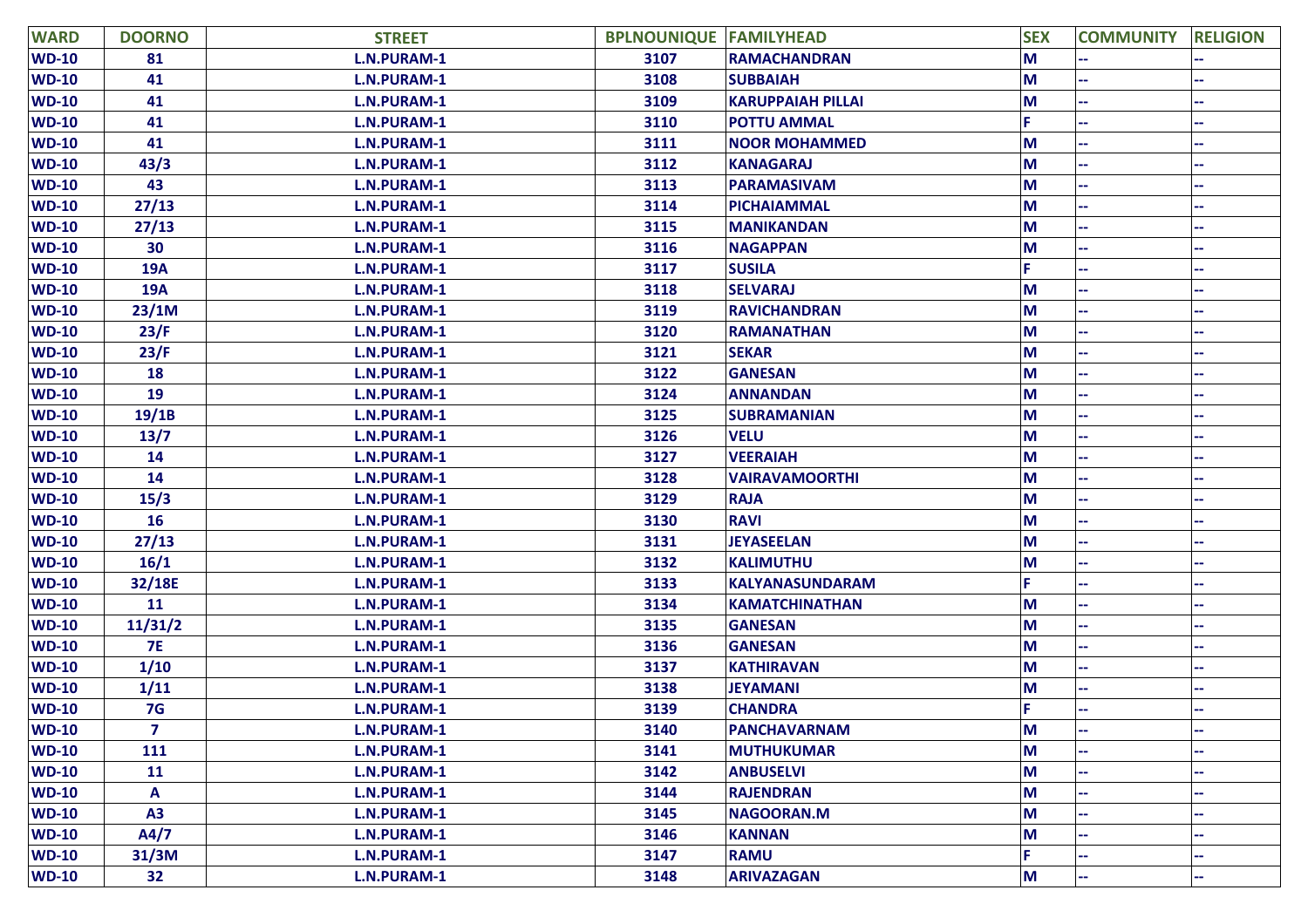| <b>WARD</b>  | <b>DOORNO</b>  | <b>STREET</b>      | <b>BPLNOUNIQUE FAMILYHEAD</b> |                        | <b>SEX</b> | <b>COMMUNITY</b> | <b>RELIGION</b> |
|--------------|----------------|--------------------|-------------------------------|------------------------|------------|------------------|-----------------|
| $WD-10$      | 32/7           | L.N.PURAM-1        | 3149                          | <b>AMBUJAVALLI</b>     |            |                  |                 |
| $WD-10$      | 31             | L.N.PURAM-1        | 3150                          | <b>RAVI</b>            | M          |                  |                 |
| <b>WD-10</b> | 72             | L.N.PURAM-1        | 3158                          | <b>SUBBURAMAN</b>      | M          |                  |                 |
| <b>WD-10</b> | 24/1           | L.N.PURAM-1        | 3165                          | <b>N.KUMAR</b>         | M          |                  |                 |
| <b>WD-10</b> | 56/1           | L.N.PURAM-1        | 3168                          | <b>BALASUBRAMANIAN</b> | M          |                  |                 |
| <b>WD-10</b> | 77             | L.N.PURAM-1        | 3173                          | <b>RAJAMANIKKAM</b>    | M          |                  |                 |
| <b>WD-10</b> | 9/2            | L.N.PURAM-1        | 3197                          | <b>NAGARAJAN</b>       | М          |                  |                 |
| <b>WD-10</b> | 27             | L.N.PURAM-1        | 3202                          | <b>THIYAGARAJAN</b>    | M          |                  |                 |
| <b>WD-10</b> | <b>18E</b>     | L.N.PURAM-1        | 3222                          | <b>KALAIMANI</b>       | М          |                  |                 |
| <b>WD-10</b> | 11/31          | L.N.PURAM-1        | 3224                          | <b>JOTHI</b>           |            |                  |                 |
| <b>WD-10</b> | 32             | L.N.PURAM-1        | 3226                          | <b>SATHIYAMOORTHI</b>  | М          |                  |                 |
| <b>WD-10</b> | 17/2C          | L.N.PURAM-1        | 3245                          | <b>RADHAKRISHNAN</b>   | M          |                  |                 |
| <b>WD-10</b> | 2H/2           | <b>L.N.PURAM-2</b> | 3246                          | <b>MARIMUTHU</b>       | M          |                  |                 |
| <b>WD-10</b> | 26             | <b>L.N.PURAM-2</b> | 3247                          | <b>ABDUL HAMEED</b>    | M          |                  |                 |
| <b>WD-10</b> | 26/AB          | <b>L.N.PURAM-2</b> | 3248                          | <b>RAMAN</b>           | M          |                  |                 |
| <b>WD-10</b> | 29/3           | L.N.PURAM-1        | 3249                          | <b>ANIFA</b>           | M          |                  |                 |
| <b>WD-10</b> | 53/2           | <b>L.N.PURAM-2</b> | 3250                          | PICHAIMUTHU            | M          |                  |                 |
| $WD-10$      | 67             | L.N.PURAM-1        | 3251                          | <b>MOHAMEED BEEVI</b>  | M          |                  |                 |
| <b>WD-10</b> | 17/2C          | <b>L.N.PURAM-2</b> | 3252                          | <b>KAMATCHI</b>        |            |                  |                 |
| <b>WD-10</b> | 9              | <b>L.N.PURAM-2</b> | 3253                          | <b>VENGATRAMAN</b>     | М          |                  |                 |
| <b>WD-10</b> | 14             | <b>L.N.PURAM-2</b> | 3254                          | <b>VEERAIAH</b>        | M          |                  |                 |
| <b>WD-10</b> | 15/3           | <b>L.N.PURAM-2</b> | 3255                          | <b>SIVAGNANAM</b>      | M          |                  |                 |
| <b>WD-10</b> | 9              | <b>L.N.PURAM-2</b> | 3256                          | <b>KAMARAJ</b>         | М          |                  |                 |
| <b>WD-10</b> | 2A             | L.N.PURAM-2        | 3257                          | <b>VADIVEL</b>         | М          |                  |                 |
| <b>WD-10</b> | 2A             | L.N.PURAM-2        | 3258                          | <b>MUTHUKUMAR</b>      | М          |                  |                 |
| <b>WD-10</b> | 5              | <b>L.N.PURAM-1</b> | 3259                          | <b>SAYED IBRAHIM</b>   | M          |                  |                 |
| <b>WD-10</b> | 13/2A          | L.N.PURAM-1        | 3260                          | <b>RAMAKIRSHNAN</b>    | М          |                  |                 |
| <b>WD-10</b> | K2/7           | <b>L.N.PURAM-2</b> | 3261                          | <b>MANI</b>            | М          |                  |                 |
| <b>WD-10</b> | 5/C            | <b>L.N.PURAM-2</b> | 3262                          | <b>GUNASEKARAN</b>     | M          |                  |                 |
| <b>WD-10</b> | 71             | <b>L.N.PURAM-2</b> | 3263                          | <b>RAMASAMY</b>        | M          |                  |                 |
| <b>WD-10</b> | 55             | <b>L.N.PURAM-2</b> | 3264                          | <b>BALACHANDRAN</b>    | М          |                  |                 |
| <b>WD-10</b> | 29/3           | <b>L.N.PURAM-2</b> | 3265                          | <b>MUTHU MANICKAM</b>  | M          |                  |                 |
| <b>WD-10</b> | 1/13           | <b>L.N.PURAM-2</b> | 3266                          | <b>CHINNADURAI</b>     | M          |                  |                 |
| $WD-10$      | 5C             | <b>L.N.PURAM-2</b> | 3267                          | <b>VEERAIYAN</b>       |            |                  |                 |
| $WD-10$      | C <sub>5</sub> | <b>L.N.PURAM-2</b> | 3268                          | <b>BALAIAH</b>         | M          |                  |                 |
| $WD-10$      | 9              | <b>L.N.PURAM-2</b> | 3269                          | <b>KANNAN</b>          | M          |                  |                 |
| $WD-10$      | 9/1            | <b>L.N.PURAM-2</b> | 3270                          | <b>LAKSHMI</b>         |            |                  |                 |
| $WD-10$      | 49             | <b>L.N.PURAM-2</b> | 3271                          | PANDIYAMMAL            |            |                  |                 |
| $WD-10$      | 68/11A         | <b>L.N.PURAM-2</b> | 3272                          | <b>KRISHNAN</b>        | M          |                  |                 |
| $WD-10$      | 81/405         | <b>L.N.PURAM-2</b> | 3273                          | <b>VELU</b>            | M          |                  |                 |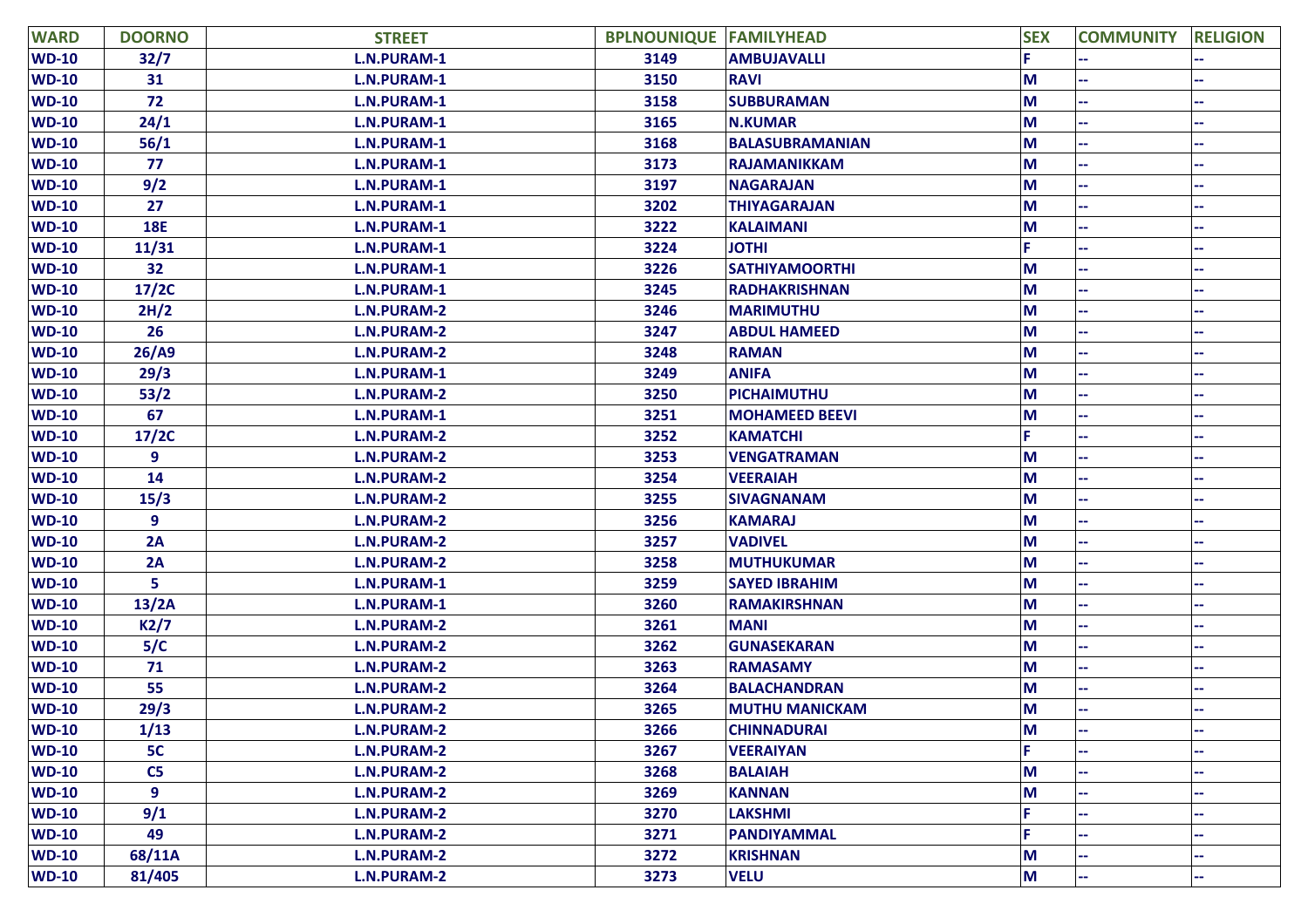| <b>WARD</b>  | <b>DOORNO</b> | <b>STREET</b>           | <b>BPLNOUNIQUE FAMILYHEAD</b> |                        | <b>SEX</b> | <b>COMMUNITY</b> | <b>RELIGION</b> |
|--------------|---------------|-------------------------|-------------------------------|------------------------|------------|------------------|-----------------|
| $WD-10$      | 61/2          | <b>L.N.PURAM-2</b>      | 3274                          | <b>LAKSHMI</b>         |            |                  |                 |
| $WD-10$      | 63/3          | <b>L.N.PURAM-2</b>      | 3275                          | <b>NADIMUTHU</b>       | M          |                  |                 |
| <b>WD-10</b> | <b>5E</b>     | <b>L.N.PURAM-2</b>      | 3276                          | <b>GANDHI MHI</b>      | M          |                  |                 |
| <b>WD-10</b> | 5C            | <b>L.N.PURAM-2</b>      | 3292                          | <b>KAYATHRI</b>        |            |                  |                 |
| $WD-10$      | 5C            | <b>L.N.PURAM-2</b>      | 3299                          | <b>NAGARATHINAM</b>    | M          |                  |                 |
| <b>WD-10</b> | 2A            | <b>L.N.PURAM-2</b>      | 3300                          | <b>MURUGAN</b>         | M          |                  |                 |
| $WD-10$      | 5C            | <b>L.N.PURAM-2</b>      | 3308                          | <b>SELVI</b>           | M          |                  |                 |
| <b>WD-10</b> | 65            | <b>L.N.PURAM-2</b>      | 3309                          | <b>BASKARAN</b>        | M          |                  |                 |
| <b>WD-10</b> | 221           | <b>L.N.PURAM-2</b>      | 3324                          | <b>RAMESH</b>          | М          |                  |                 |
| <b>WD-10</b> | 152           | <b>L.N.PURAM-2</b>      | 3325                          | <b>NAINA MOHAMED</b>   | M          |                  |                 |
| <b>WD-10</b> | 12            | <b>L.N.PURAM-2</b>      | 3326                          | <b>SAMSUDEEN</b>       | М          |                  |                 |
| <b>WD-10</b> | 282           | <b>L.N.PURAM-2</b>      | 3327                          | <b>KATHERASAN</b>      | M          |                  |                 |
| $WD-10$      | 14            | <b>L.N.PURAM-2</b>      | 3328                          | <b>RAMESH</b>          | M          |                  |                 |
| <b>WD-10</b> | <b>16</b>     | <b>L.N.PURAM-2</b>      | 3329                          | <b>ARUNACHALAM</b>     | M          |                  |                 |
| <b>WD-10</b> | 18            | <b>L.N.PURAM-2</b>      | 3330                          | <b>JALAJUDIN</b>       |            |                  |                 |
| <b>WD-10</b> | 97            | <b>L.N.PURAM-2</b>      | 3331                          | <b>ARUMUGAM ASARI</b>  |            |                  |                 |
| $WD-10$      | 4             | <b>L.N.PURAM-2</b>      | 3332                          | <b>RAJAMOHAMED</b>     | М          |                  |                 |
| <b>WD-10</b> | 221           | <b>L.N.PURAM-2</b>      | 3334                          | <b>VEERAKUMAR</b>      | M          |                  |                 |
| <b>WD-10</b> | 48/4          | <b>L.N.PURAM-2</b>      | 3335                          | <b>NATARAJAN</b>       |            |                  |                 |
| <b>WD-10</b> | 218           | <b>L.N.PURAM-2</b>      | 3336                          | <b>JEEVA</b>           |            |                  |                 |
| $WD-10$      | 212           | <b>L.N.PURAM-2</b>      | 3337                          | <b>AMMAIAPPAN</b>      | M          |                  |                 |
| <b>WD-10</b> | 202           | <b>L.N.PURAM-2</b>      | 3338                          | <b>SARANGADURAI</b>    | M          |                  |                 |
| $WD-10$      | 94            | <b>L.N.PURAM-2</b>      | 3339                          | <b>KALLIMUTHU</b>      | M          |                  |                 |
| <b>WD-10</b> | 178           | <b>L.N.PURAM-2</b>      | 3343                          | <b>MOHAMED RAFIC</b>   | M          |                  |                 |
| <b>WD-10</b> | 152/P/4       | <b>L.N.PURAM-2</b>      | 3370                          | <b>GANABATHI</b>       | M          |                  |                 |
| <b>WD-10</b> | 144           | <b>L.N.PURAM-2</b>      | 3371                          | <b>SAGUL HAMEED</b>    | M          |                  |                 |
| <b>WD-10</b> | 2X            | <b>L.N.PURAM-2</b>      | 3372                          | <b>SHEKKATHI</b>       | M          |                  |                 |
| <b>WD-10</b> | 148           | <b>L.N.PURAM-2</b>      | 3374                          | <b>PAPPA</b>           |            |                  |                 |
| <b>WD-10</b> | 150           | L.N.PURAM-2             | 3375                          | <b>RAMAIAH</b>         | M          |                  |                 |
| <b>WD-10</b> | 150           | <b>L.N.PURAM-2</b>      | 3376                          | <b>SYDIBRAKHIM</b>     | M          |                  |                 |
| <b>WD-10</b> | 36            | <b>L.N.PURAM-2</b>      | 3378                          | <b>MURUGESAPANDIAN</b> | M          |                  |                 |
| <b>WD-10</b> | 40            | <b>L.N.PURAM-2</b>      | 3380                          | <b>VIJAYARAJAN</b>     | M          |                  |                 |
| <b>WD-10</b> | 27            | <b>L.N.PURAM-2</b>      | 3382                          | <b>MANICKAM</b>        | M          |                  | ۰.              |
| $WD-10$      | 14            | <b>L.N.PURAM-2</b>      | 3383                          | <b>RAVICHANDRAN</b>    | M          |                  |                 |
| $WD-10$      | 201           | <b>L.N.PURAM-2</b>      | 3384                          | <b>SHANTHI</b>         |            |                  |                 |
| <b>WD-10</b> | <b>A6</b>     | L.N.PURAM-2             | 3387                          | <b>ARUMUGAM</b>        | M          |                  |                 |
| $WD-10$      | 164/2         | <b>L.N.PURAM-2</b>      | 3388                          | <b>RAJAMOHAMEED</b>    | M          |                  |                 |
| $WD-10$      | <b>A6</b>     | L.N.PURAM-2             | 3389                          | <b>MUTHUSAMY</b>       | M          |                  |                 |
| <b>WD-10</b> | 148/p/n/j/    | <b>GANDHI NAGAR - 1</b> | 3390                          | <b>BARVATHI</b>        |            |                  |                 |
| <b>WD-10</b> | 64            | <b>GANDHI NAGAR -2</b>  | 3391                          | <b>ELLANGOVAN</b>      | M          | ÷                | ۰.              |